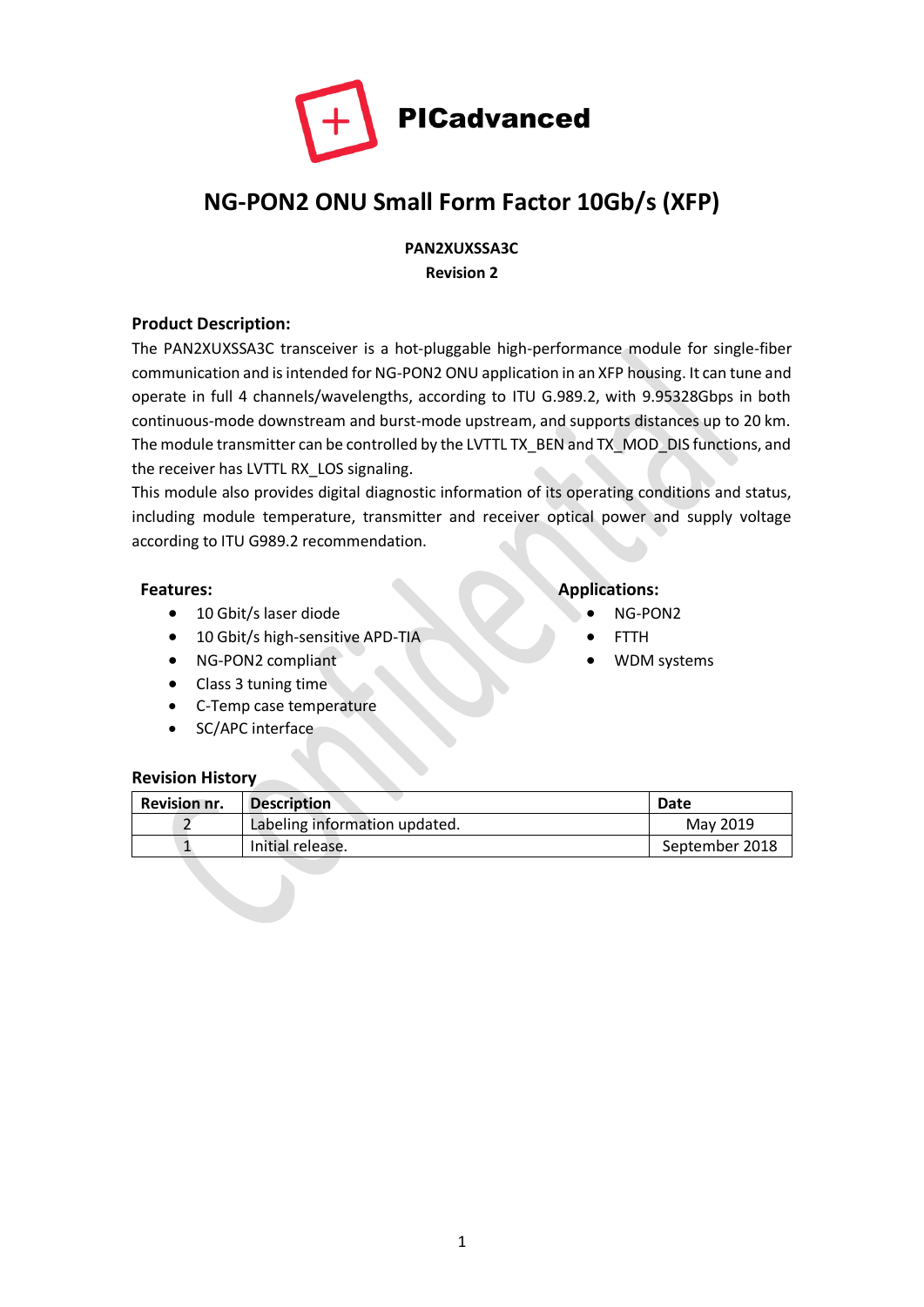

#### **Absolute Maximum Ratings**

| Parameter                   | Svmbol            | Min   | Max | Units  | <b>Notes</b> |
|-----------------------------|-------------------|-------|-----|--------|--------------|
| Storage Ambient Temperature | l stg             | $-40$ | +85 | $\sim$ |              |
| Module Supply Voltage       | V <sub>CC33</sub> |       | 3.6 |        |              |

#### **Recommended Operating Conditions**

| Parameter                         | Symbol                          | Min  | Typ | Max                      | Units  | <b>Notes</b> |
|-----------------------------------|---------------------------------|------|-----|--------------------------|--------|--------------|
| <b>Case Operating Temperature</b> | $\mathsf{\Gamma}_\mathsf{CASE}$ |      | 25  | 70                       | $\sim$ |              |
| Module Supply Voltage             | V <sub>CC33</sub>               | 3.15 | 3.3 | 3.6                      |        |              |
| <b>Current Consumption</b>        | I <sub>CC33</sub>               |      |     | $\overline{\phantom{a}}$ |        |              |
| <b>Peak Current Consumption</b>   | CC33Peak                        |      | 1.8 | 2.5                      |        |              |

*Note 1: XFP module must be in direct contact (mechanically attached) to the XFP Cage for correct heat dissipation. Note 2: Inductor/Ferrite bead for host filtering must be careful chosen, with low DCR. Module supply voltage should always be above the minimum specified.*

*Note 3: Duration is 500us and start with tuning request*

#### **Transmitter Electrical Characteristics**

| Parameter                               | Min | Tvp                      | Max        | Units | <b>Notes</b> |
|-----------------------------------------|-----|--------------------------|------------|-------|--------------|
| TX Differential Input Impedance         | 90  | 100                      | 110        |       |              |
| 10Gb/s Tx Differential Input Amplitude  | 120 |                          | 900        | mV    |              |
| BEN = HIGH (Transmitter OFF / DISABLED) | 2.0 | $\overline{\phantom{a}}$ | $V_{cc33}$ |       |              |
| BEN = LOW (Transmitter ON / ENABLED)    |     |                          | 0.8        |       |              |
| $M - 1 = A$ . Determine and AC Counted  |     |                          |            |       |              |

*Note 1: Data pins are AC-Coupled*

#### **Receiver Electrical Characteristics**

| Parameter                                                     | Min | Typ                      | Max        | Units | <b>Notes</b> |
|---------------------------------------------------------------|-----|--------------------------|------------|-------|--------------|
| Rx Differential Output Impedance                              | 90  | 100                      | 110        | Ω     |              |
| 10Gb/s Rx Data Differential Output Voltage<br>Amplitude (CML) | 600 | 700                      | 800        | mV    |              |
| $Rx$ LOS = HIGH (Receiver OFF)                                |     | $\overline{\phantom{a}}$ | $V_{cc33}$ |       |              |
| $Rx$ LOS = LOW (Receiver ON)                                  |     |                          | 0.5        |       |              |

*Note 1: Data pins are AC-Coupled*

#### **Transmitter Electro-Optical Characteristics**

| Parameter                             | Min        | Typ  | Max           | Unit       | Note                                     |
|---------------------------------------|------------|------|---------------|------------|------------------------------------------|
| Laser Type                            |            |      | C-Band DML    |            |                                          |
| <b>Operating Bit Rate</b>             |            | 9.95 | 11.3          | Gbps       | 9.95328 Gbit/s                           |
| Wavelength Band                       | 1532       |      | 1540          | nm         | G989.2 narrow band                       |
| <b>Tuned Spectral</b><br>Excursion    | $f_0 - 20$ |      | $f_0 + 20$    | <b>GHz</b> | $f_0$ tuned channel                      |
| <b>Tuning Range</b>                   | 100        |      | 400           | <b>GHz</b> | 4 Channel NG-PON2                        |
| <b>Tuning Time</b>                    | 25         | 400  | 1000          | ms         | Class 3                                  |
| Side Mode<br><b>Suppression Ratio</b> | 30         |      |               | dB         |                                          |
| <b>Optical Path Penalty</b>           | 0          | 0.5  | $\mathcal{P}$ | dB         | Optical Path Penalty,                    |
| <b>Output Power</b>                   | $+4$       |      | +9            | dBm        | Output power and ER are                  |
| <b>Extinction Ratio</b>               | 4          | 4.6  | 6             | dB         | traded according to<br>G989.2 amendments |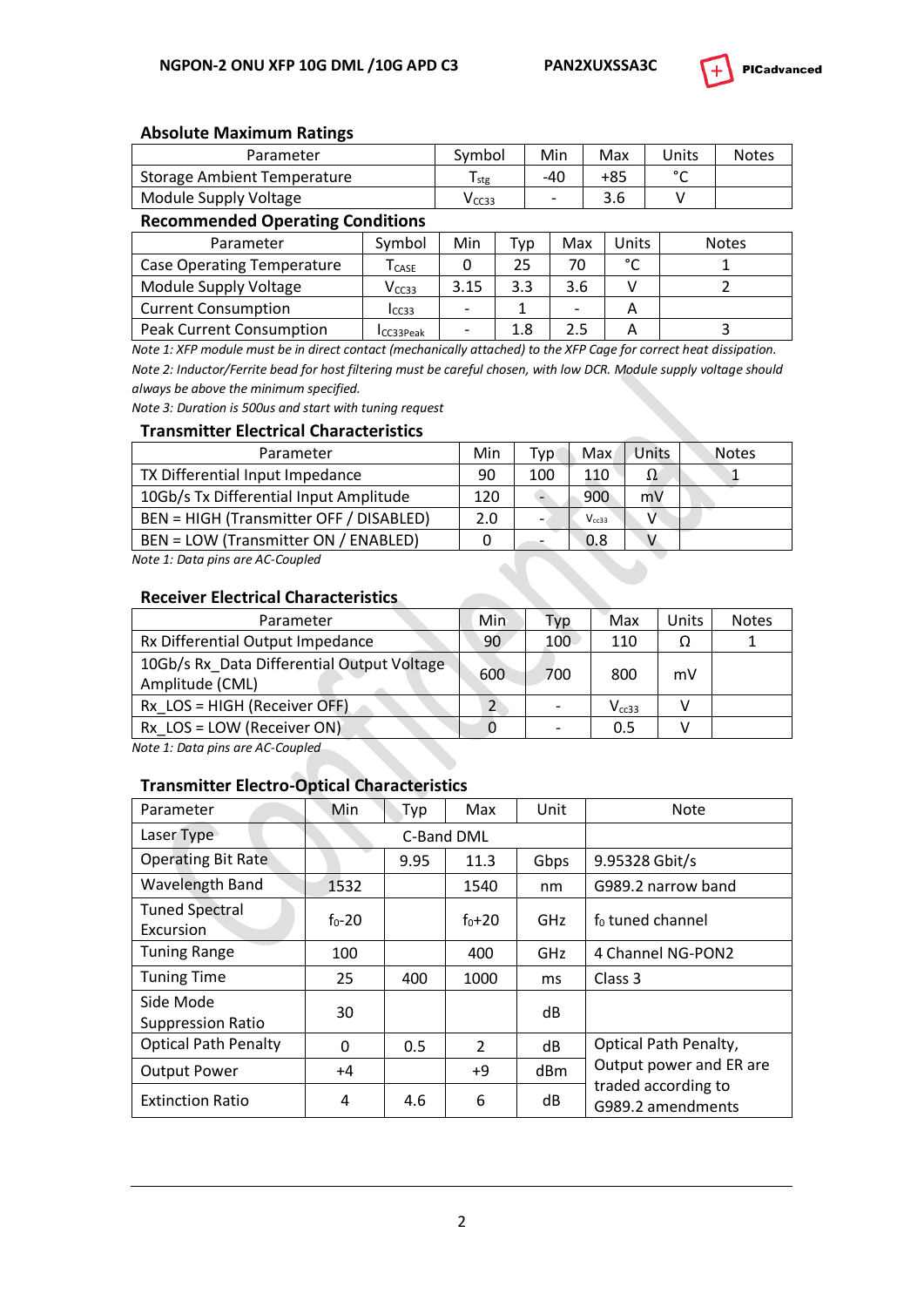

# **Receiver Electro-Optical Characteristics**

| Parameter                 | Min   | Typ   | Max                     | Unit            | <b>Note</b>                  |
|---------------------------|-------|-------|-------------------------|-----------------|------------------------------|
| <b>Receiver Type</b>      |       |       | <b>APD/TIA Receiver</b> |                 |                              |
| <b>Operating Bit Rate</b> |       |       | 10                      | Gbps            | 9.95328 Gbit/s               |
| Wavelength Band           | 1596  |       | 1601                    | nm              |                              |
| Bandwidth (-3dB)          |       |       | 12                      | <b>GHz</b>      |                              |
| <b>APD Responsivity</b>   | 0.6   | 0.75  |                         | A/W             | CW, M=1, $\lambda$ = 1597 nm |
| APD Damage Power          |       |       | $-5$                    | dBm             |                              |
|                           |       |       |                         |                 | BER : $1x10^{-3}$ @ 10 Gbps  |
| Sensitivity               | $-28$ | $-29$ |                         | d <sub>Bm</sub> | <b>EML</b> source            |
|                           |       |       |                         |                 | ER > 8.2 dB                  |
| <b>Tuning Time</b>        | 25    | 400   | 1000                    | ms              |                              |

# **Filters Specification**

#### **Band Pass filter:**

| Parameter                | Symbol          | Min. | Max.  | Unit | Note             |
|--------------------------|-----------------|------|-------|------|------------------|
| Pass band insertion loss |                 |      | < 0.3 | dB   | λ=1596~1599.5 nm |
| Reject band isolation    | RB1             | ≥40  |       | dB   | λ=1250~1590 nm   |
|                          | RB <sub>2</sub> | ≥40  |       | dВ   | λ=1602.5~1640 nm |

#### **Memory Map**

### **Table 1 - Digital Diagnostic Monitoring**

| <b>Address</b> | Name of Fields                    | Value                    | Description                                   |
|----------------|-----------------------------------|--------------------------|-----------------------------------------------|
| 0              | Identifier                        | 0x06                     | XFP module                                    |
| $\mathbf{1}$   | <b>Signal Conditioner Control</b> | 0x20                     | Data rate control = 9.95 Gb/s                 |
| $2 - 57$       | Alarm and Warning Flags           |                          | See Table 4                                   |
| 58             | <b>VPS Control</b>                | 0x00                     | Not supported                                 |
| 59             | <b>VPS Control</b>                | 0x00                     | Not supported                                 |
| 60-69          | Reserved                          |                          | PICadvanced reserved                          |
| 70             | <b>Acceptable BER</b>             | 0x00                     | Not required                                  |
| 71             | <b>Actual BER</b>                 | 0x00                     | Not required                                  |
| $72 - 73$      | <b>Wavelength Set MSB</b>         | 0x00                     | Optional. Alternative method by               |
| 74-75          | <b>Wavelength Error LSB</b>       | 0x00                     | using channels number setting [112-<br>113].  |
| 76             | FEC-Amplitude<br>Adjustment       | 0x00                     | Not required                                  |
| 77             | FEC - Phase Adjustment            | 0x00                     | Not required                                  |
| 78-79          | <b>FEC - Reserved</b>             | 0x00                     | Not required                                  |
| 80-87          | Latched Interrupt Flag Fields     |                          | See Table 5                                   |
| 88-95          | <b>Interrupt Masking bits</b>     | $\frac{1}{2}$            | Not required                                  |
| 96-97          | Temperature                       | $\overline{\phantom{0}}$ | Implemented                                   |
| 98-99          | 3.3V Supply Voltage (VCC)         | Varies                   | Internally measured module supply<br>voltage. |
| 100-101        | <b>TX Bias</b>                    | Varies                   | Implemented                                   |
| 102-103        | <b>TX Power</b>                   | Varies                   | Implemented                                   |
| 104-105        | <b>RX Power</b>                   | Varies                   | Implemented                                   |
| 106-107        | AUX <sub>1</sub>                  |                          | Not used                                      |
| 108-109        | AUX <sub>2</sub>                  | $\overline{\phantom{0}}$ | Not used                                      |
| 110            | General Control / Status bits     | $\overline{\phantom{a}}$ | Not implemented                               |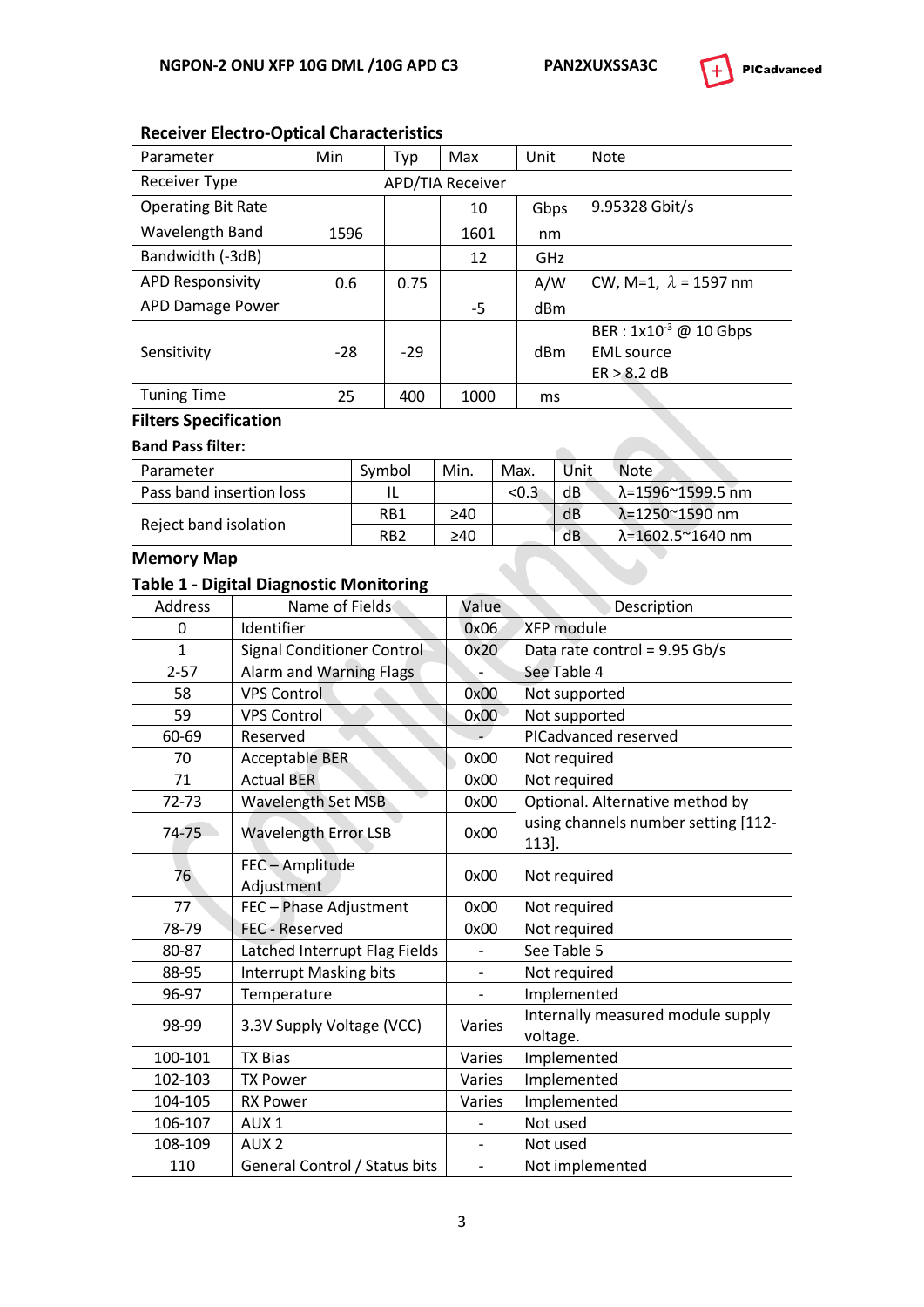

| 111     | <b>CDR Control</b>                                   |                           | Not implemented                                                                 |
|---------|------------------------------------------------------|---------------------------|---------------------------------------------------------------------------------|
| 112-113 | <b>Channels Number Setting</b>                       | Varies<br>[0x00-<br>0x03  | TX Channel $-112$   RX Channel - 113                                            |
| 114-115 | <b>Frequency Error</b>                               |                           | Not used                                                                        |
| 116-117 | <b>TX Optical Power</b>                              |                           | Not used                                                                        |
| 118     | Serial Interface Read/Write<br><b>Error Checking</b> |                           | Optional / Not implemented yet                                                  |
| 119-122 | Password Change Entry<br>Area                        | XX XX<br>XX XX<br>(bytes) | Implemented.                                                                    |
| 123-126 | Password Entry Area                                  | XX XX<br>XX XX<br>(bytes) | Implemented. Defined by vendor                                                  |
| 127     | Page Select Byte                                     | Varies                    | Page 1 - Default   Page 2 - EEPROM<br>Memory   Page 3 - PICadvanced<br>reserved |

# **SERIAL ID Memory Map**

#### **Table 2- Base ID Field**

| Address | Name of Fields             | Value                                                   | Description                                                                                         |
|---------|----------------------------|---------------------------------------------------------|-----------------------------------------------------------------------------------------------------|
| 128     | Identifier                 | 0x06                                                    | <b>XFP</b> module                                                                                   |
| 129     | <b>External Identifier</b> | 0x98                                                    | 3.5 W max. power<br>dissipation; Module with<br>RX CDR function; CLEI code<br>present in table 02h. |
| 130     | Connector                  | 0x01                                                    | <b>SC Connector</b>                                                                                 |
| 131-138 | Transceiver                | 0x00,0x00,0x00,0x00,<br>0x00,0x00,0x00,0x00             | Not supported                                                                                       |
| 139     | Encoding                   | 0x10                                                    | NRZ encoding mechanism                                                                              |
| 140     | $BR - Min$                 | 0x63                                                    | 9.95 (Gbits/s)                                                                                      |
| 141     | $BR - Max$                 | 0x71                                                    | 11.3 (Gbits/s)                                                                                      |
| 142     | Length (SMF) - km          | 0x14                                                    | 20 km                                                                                               |
| 143     | Length (E-50um)            | 0x00                                                    | Not supported                                                                                       |
| 144     | Length (50um)              | 0x00                                                    | Not supported                                                                                       |
| 145     | Length (62.5 um)           | 0x00                                                    | Not supported                                                                                       |
| 146     | Length (Copper)            | 0x00                                                    | Not supported                                                                                       |
| 147     | Device Technology          | 0xFF                                                    | Active wavelength control;<br>Cooled Transmitter; APD<br>Detector; Transmitter<br>tunable           |
| 148-163 | <b>Vendor Name</b>         | PICADVANCED<br>(ASCII)                                  |                                                                                                     |
| 164     | <b>CDR Support</b>         | 0xF8                                                    | CDR Support 9.95 to 11.3<br>Gb/s                                                                    |
| 165-167 | Vendor OUI                 |                                                         | Not implemented                                                                                     |
| 168-183 | Vendor PN                  | PAN2XUXSSA3C<br>(ASCII)                                 |                                                                                                     |
| 184-185 | Vendor rev                 | 0x04 (major number)<br>0x01 (minor number)<br>(example) | Vendor Revision number<br>(original)                                                                |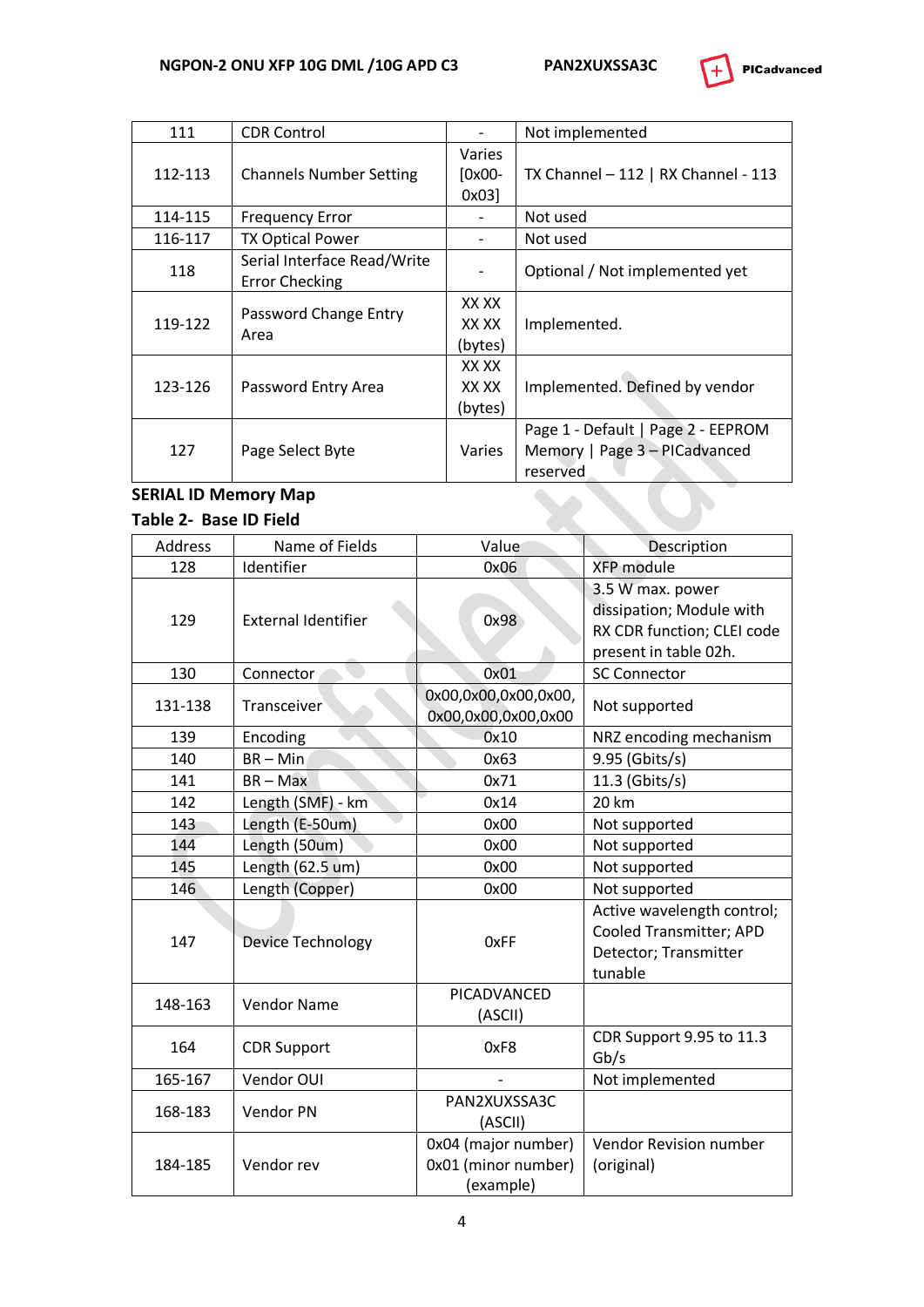

| 186 - 187      | Laser Wavelength                  |                                                         | Not implemented yet $-4$<br>Nominal Laser Wavelength<br>(4 Channels)  |
|----------------|-----------------------------------|---------------------------------------------------------|-----------------------------------------------------------------------|
| 188-189        | <b>Wavelength Tolerance</b>       |                                                         | Not implemented yet                                                   |
| 190            | Max Case Temperature              | 0x46                                                    | Max case temperature =<br>70°C                                        |
| 191            | CC BASE                           |                                                         | Checksum of byte 128-190                                              |
|                | Table 3- Extended ID Field        |                                                         |                                                                       |
| 192            | Power Supply                      | 0xAF                                                    | <b>Maximum Power</b><br>Dissipation (3.5W)                            |
| 193            | Power Supply                      |                                                         | Not Supported                                                         |
| 194            | Power Supply                      | 0x0A                                                    |                                                                       |
| 195            | Power Supply                      |                                                         | Not Supported                                                         |
| 196-211        | Vendor SN                         | 1006000001<br>(ASCII) (Example)                         | Serial Number provided by<br>Vendor                                   |
| 212-219        | <b>Vendor Date Code</b>           | YYMMDD00 (ASCII)                                        | <b>Vendor Manufacturing</b><br>Date                                   |
| 220            | <b>Diagnostic Monitoring Type</b> | 0x08                                                    | No BER Support; Received<br>Power measurement type:<br>Average Power. |
| 221            | <b>Enhanced Options</b>           | 0x42                                                    | Soft TX Disable<br>implemented<br>Wavelength tunability               |
| 222            | <b>Aux Monitoring</b>             | 0x00                                                    | Not used                                                              |
| 223            | CC_EXT                            |                                                         | Checksum of byte 192 to<br>222                                        |
| $224 -$<br>225 | Vendor rev                        | 0x04 (major number)<br>0x01 (minor number)<br>(example) | Vendor revision number<br>(update)                                    |
| $226 -$<br>255 | <b>Vendor Specific EEPROM</b>     |                                                         | <b>Not Filled</b>                                                     |

# **Table 4 - Alarm and Warning Thresholds**

| <b>Address</b> | Name of Fields                     | Value | Description |  |  |
|----------------|------------------------------------|-------|-------------|--|--|
| 2              | Temp High Alarm MSB                | 0x01  | 90 °C       |  |  |
| 3              | <b>Temp High Alarm LSB</b>         | 0x68  |             |  |  |
| 4              | Temp Low Alarm MSB                 | 0x03  | $-5°C$      |  |  |
| 5              | <b>Temp Low Alarm LSB</b>          | 0xEC  |             |  |  |
| 6              | <b>Temp High Warning MSB</b>       | 0x01  | 80 °C       |  |  |
| 7              | Temp High Warning LSB              | 0x40  |             |  |  |
| 8              | <b>Temp Low Warning MSB</b>        | 0x00  | 5 ºC        |  |  |
| 9              | Temp Low Warning LSB               | 0x14  |             |  |  |
| 10             | 3.3 Voltage High Alarm MSB         | 0x8C  |             |  |  |
| 11             | 3.3 Voltage High Alarm LSB<br>0xA0 |       | 3.6V        |  |  |
| 12             | 3.3 Voltage Low Alarm MSB          | 0x77  |             |  |  |
| 13             | 3.3 Voltage Low Alarm LSB          | 0x24  | 3.05V       |  |  |
| 14             | 3.3 Voltage High Warning MSB       | 0x86  | 3.45V       |  |  |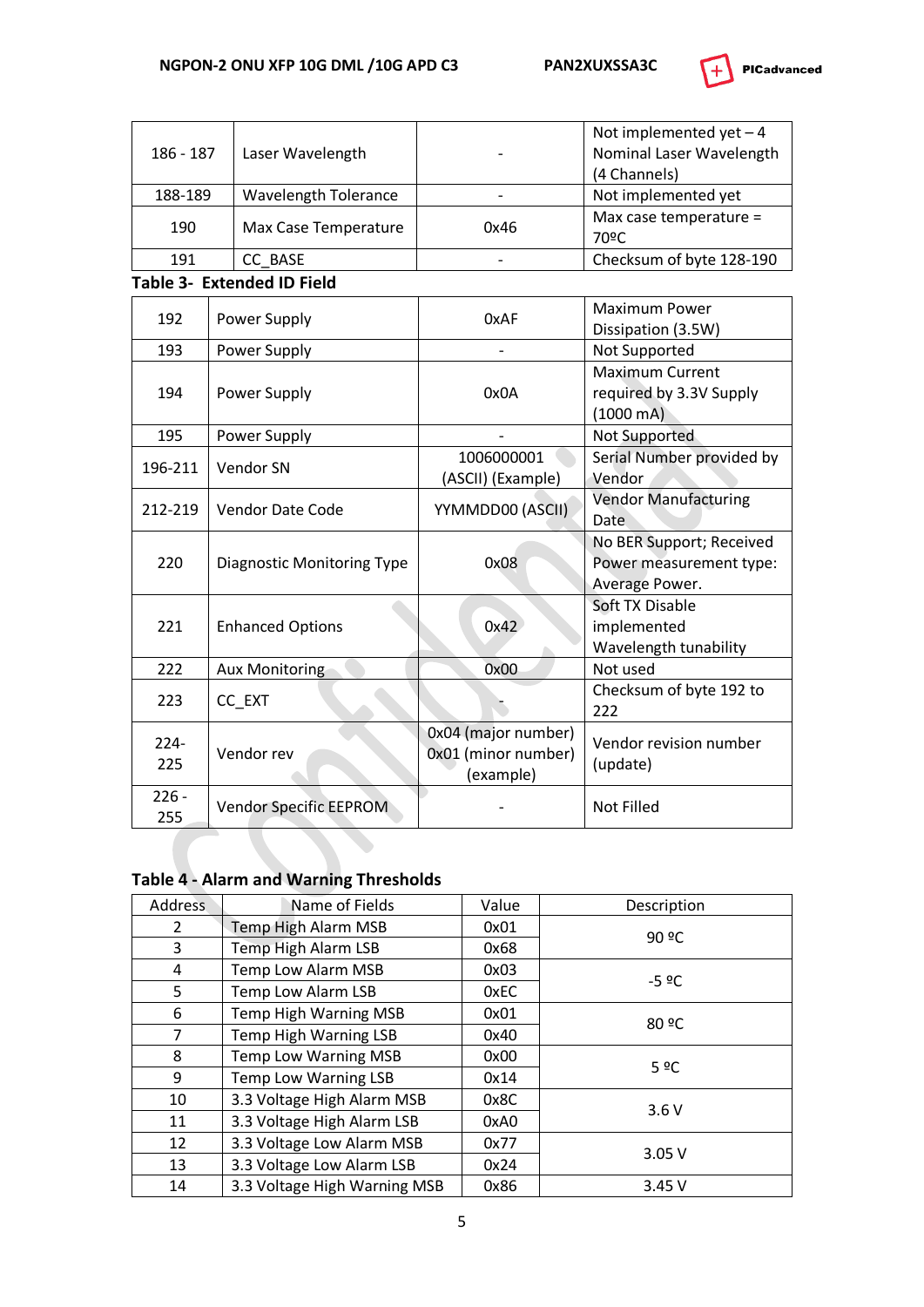

| 15        | 3.3 Voltage High Warning LSB                   | 0xC4                     |                             |
|-----------|------------------------------------------------|--------------------------|-----------------------------|
| 16        | 3.3 Voltage Low Warning MSB                    | 0x7B                     |                             |
| 17        | 3.3 Voltage High Warning LSB                   | 0x0C                     | 3.15V                       |
| 18        | <b>Bias High Alarm MSB</b>                     | 0xC3                     | 100 mA                      |
| 19        | Bias High Alarm LSB                            | 0x50                     |                             |
| 20        | <b>Bias Low Alarm MSB</b>                      | 0x09                     | 5 mA                        |
| 21        | <b>Bias Low Alarm LSB</b>                      | 0xC4                     |                             |
| 22        | <b>Bias High Warning MSB</b>                   | 0xAF                     |                             |
| 23        | <b>Bias High Warning LSB</b>                   | 0xC8                     | 90 mA                       |
| 24        | <b>Bias Low Warning MSB</b>                    | 0x13                     |                             |
| 25        | <b>Bias Low Warning LSB</b>                    | 0x88                     | 10 mA                       |
| 26        | TX Power High Alarm MSB                        | 0x29                     |                             |
| 27        | TX Power High Alarm LSB                        | 0x45                     | $+12$ dBm                   |
| 28        | TX Power Low Alarm MSB                         | 0x04                     |                             |
| 29        | TX Power Low Alarm LSB                         | 0x20                     | $+2$ dBm                    |
| 30        | TX Power High Warning MSB                      | 0x14                     |                             |
| 31        | TX Power High Warning LSB                      | 0xAF                     | 9 dBm                       |
| 32        | TX Power Low Warning MSB                       | 0x06                     |                             |
| 33        | TX Power Low Warning LSB                       | 0x8A                     | +4 dBm                      |
| 34        | RX Power High Alarm MSB                        | 0x9B                     | $-7$ dBm                    |
| 35        | RX Power High Alarm LSB                        | 0xE2                     |                             |
| 36        | RX Power Low Alarm MSB                         | 0x00                     | $-33$ dBm                   |
| 37        | RX Power Low Alarm LSB                         | 0x64                     |                             |
| 38        | RX Power High Warning MSB                      | 0x62                     | -9 dBm                      |
| 39        | RX Power High Warning LSB                      | 0x5A                     |                             |
| 40        | RX Power Low Warning LSB                       | 0x00                     | $-30$ dBm                   |
| 41        | RX Power Low Warning LSB                       | 0xC8                     |                             |
| 42-43     | <b>AUX 1 High Alarm</b>                        | -                        |                             |
| 44-45     | <b>AUX 1 Low Alarm</b>                         |                          |                             |
| 46-47     | <b>AUX 1 High Alarm</b>                        |                          | Not used                    |
| 48-49     | <b>AUX 1 Low Alarm</b>                         | $\overline{\phantom{0}}$ |                             |
| $50 - 51$ | <b>AUX 1 High Alarm</b>                        |                          |                             |
| $51 - 53$ | <b>AUX 1 Low Alarm</b>                         |                          |                             |
| $54 - 55$ | <b>AUX 1 High Alarm</b>                        | $\overline{\phantom{0}}$ | Not used                    |
| 56-57     | <b>AUX 1 Low Alarm</b>                         | $\qquad \qquad -$        |                             |
|           | <b>Table 5 - Latched Interrupt Flag Fields</b> |                          |                             |
| Address   | Name of Fields                                 | Value                    | Description                 |
| 80[7]     | L-Temp High Alarm                              | Varies                   | Latched High Temp Alarm     |
| 80[6]     | L-Temp Low Alarm                               | Varies                   | Latched Low Temp Alarm      |
| 80[5]     | Reserved                                       |                          | Not used                    |
| 80[4]     | Reserved                                       |                          | Not used                    |
| 80[3]     | L-TX Bias High Alarm                           |                          | Latched High TX Bias Alarm  |
| 80[2]     | L-TX Bias Low Alarm                            | Varies                   | Latched Low TX Bias Alarm   |
| 80[1]     | L-TX Power High Alarm                          | Varies                   | Latched High TX Power Alarm |
| 80[0]     | L-TX Power Low Alarm                           | Varies                   | Latched Low TX Power Alarm  |
| 81[7]     | L-RX Power High Alarm                          | Varies                   | Latched High RX Power Alarm |
| 81[6]     | L-RX Power Low Alarm                           | Varies                   | Latched Low RX Power Alarm  |
|           |                                                |                          |                             |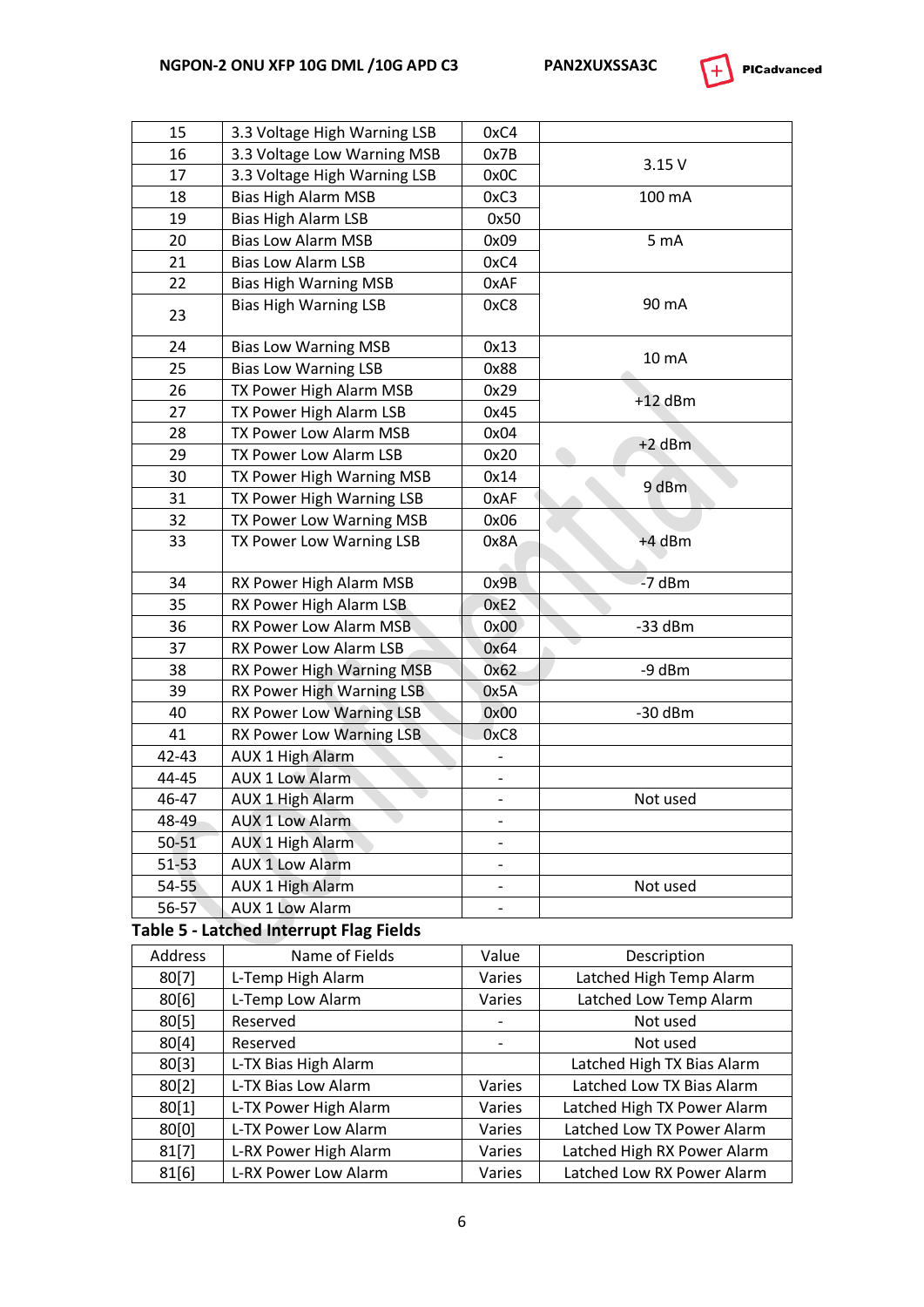

| 81[5] | L-AUX1 High Alarm               | -                        | Not used                      |  |
|-------|---------------------------------|--------------------------|-------------------------------|--|
| 81[4] | L-AUX1 Low Alarm                | -                        | Not used                      |  |
| 81[3] | L-AUX2 High Alarm               |                          | Not used                      |  |
| 81[2] | L-AUX2 Low Alarm                | $\overline{\phantom{0}}$ | Not used                      |  |
| 81[1] | Reserved                        | $\overline{\phantom{0}}$ | Not used                      |  |
| 81[0] | Reserved                        |                          | Not used                      |  |
| 82[7] | L-Temp High Warning             | Varies                   | Latched High Temp Warning     |  |
| 82[6] | L-Temp Low Warning              | Varies                   | Latched Low Temp Warning      |  |
| 82[5] | Reserved                        |                          | Not used                      |  |
| 82[4] | Reserved                        |                          | Not used                      |  |
| 82[3] | L-TX Bias High Warning          | Varies                   | Latched High TX Bias Warning  |  |
| 82[2] | L-TX Bias Low Warning<br>Varies |                          | Latched Low TX Bias Warning   |  |
| 82[1] | L-TX Power High Warning         | Varies                   | Latched High TX Power Warning |  |
| 82[0] | L-TX Power Low Warning          | Varies                   | Latched Low TX Power Warning  |  |
| 83[7] | L-RX Power High Warning         | Varies                   | Latched High RX Power Warning |  |
| 83[6] | L-RX Power Low Warning          | Varies                   | Latched Low RX Power Warning  |  |
| 83[5] | L-AUX1 High Warning             |                          | Not used                      |  |
| 83[4] | L-AUX1 Low Warning              | $\overline{a}$           | Not used                      |  |
| 83[3] | L-AUX2 High Warning             | -                        | Not used                      |  |
| 83[2] | L-AUX2 Low Warning              | $\overline{\phantom{0}}$ | Not used                      |  |
| 83[1] | Reserved                        | €                        | Not used                      |  |
| 83[0] | Reserved                        |                          | Not used                      |  |
| 84[7] | L-TX NR                         | ÷                        | Not used                      |  |
| 84[6] | L-TX Fault                      | ۴                        | Not implemented yet           |  |
| 84[5] | L-TX CDR Not Locked             |                          | Not implemented yet           |  |
| 84[4] | L-RX NR                         |                          | Not used                      |  |
| 84[3] | L-RX LOS                        |                          | Not implemented yet           |  |
| 84[2] | L-RX CDR Not Locked             | Ţ                        | Not implemented yet           |  |
| 84[1] | L-MOD NR                        | $\overline{\phantom{0}}$ | Not used                      |  |
| 84[0] | L-Reset Complete                | $\overline{a}$           | Not used                      |  |
| 85[7] | L-APD Supply Fault              | Varies                   | Latched APD Supply Fault      |  |
| 85[6] | L-TEC Fault                     | Varies                   | Latched TEC fault             |  |
| 85[5] | L-Wavelength Unlocked           |                          | Not implemented yet           |  |
| 85[4] | Reserved                        |                          | Not used                      |  |
| 85[3] | Reserved                        | $\overline{\phantom{0}}$ | Not used                      |  |
| 85[2] | Reserved                        | -                        | Not used                      |  |
| 85[1] | Reserved                        |                          | Not used                      |  |
| 85[0] | Reserved                        | $\overline{\phantom{0}}$ | Not used                      |  |
| 86[7] | L-VCC5 High Alarm               | $\overline{\phantom{0}}$ | Not used                      |  |
| 86[6] | L-VCC5 Low Alarm                |                          | Not used                      |  |
| 86[5] | L-VCC3 High Alarm               | Varies                   | VCC3 High Alarm Flag          |  |
| 86[4] | L-VCC3 Low Alarm                | Varies                   | <b>VCC3 Low Alarm Flag</b>    |  |
| 86[3] | L-VCC2 High Alarm               |                          | Not used                      |  |
| 86[2] | L-Vee5 Low Alarm                | -                        | Not used                      |  |
| 86[1] | L-Vee5 High Alarm               | $\qquad \qquad -$        | Not used                      |  |
| 86[0] | L-Vee5 Low Alarm                | $\overline{\phantom{0}}$ | Not used                      |  |
| 87[7] | L-VCC5 High Warning             | -                        | Not used                      |  |
| 87[6] | L-VCC5 Low Warning              | $\overline{\phantom{0}}$ | Not used                      |  |
| 87[5] | L-VCC3 High Warning             | Varies                   | <b>VCC3 High Warning Flag</b> |  |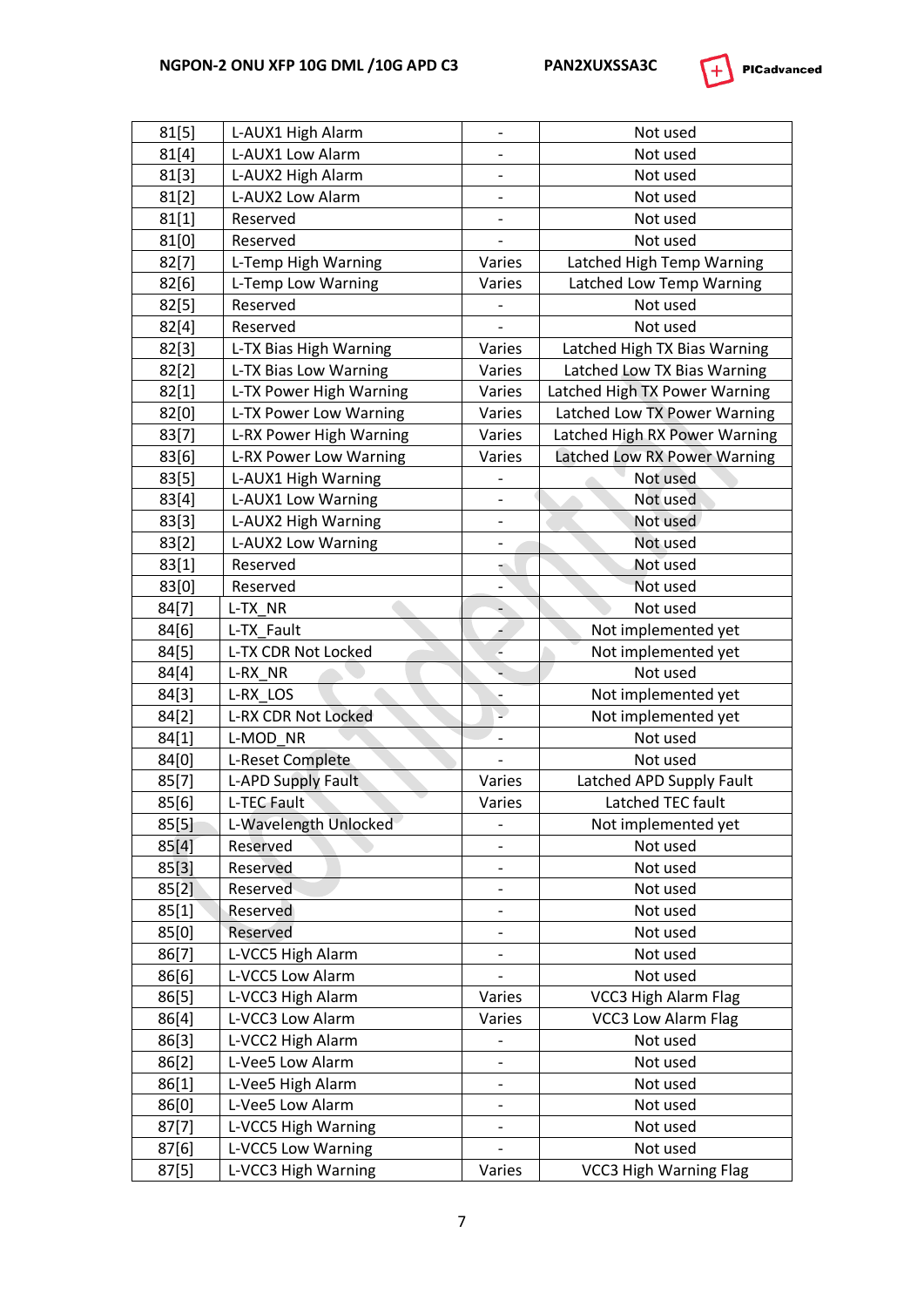#### **NGPON-2 ONU XFP 10G DML /10G APD C3 PAN2XUXSSA3C**



| <b>PICadvanced</b> |
|--------------------|
|--------------------|

| 87[4] | L-VCC3 Low Warning  | Varies                   | <b>VCC3 Low Warning Flag</b> |
|-------|---------------------|--------------------------|------------------------------|
| 87[3] | L-VCC2 High Warning | -                        | Not used                     |
| 87[2] | L-Vee5 Low Warning  | -                        | Not used                     |
| 87[1] | L-Vee5 High Warning | $\overline{\phantom{0}}$ | Not used                     |
| 87[0] | L-Vee5 Low Warning  | -                        | Not used                     |

**Note:** Interrupt flag is enable when value is "1".

#### **XFP Pinout**

| <b>Bottom of the board</b> | Pin            | Pin | <b>Top of the Board</b> |
|----------------------------|----------------|-----|-------------------------|
| GND                        | 1              | 30  | GND                     |
| <b>NC</b>                  | $\overline{2}$ | 29  | <b>TXP</b>              |
| <b>NC</b>                  | 3              | 28  | <b>TXN</b>              |
| TX_SD                      | 4              | 27  | GND                     |
| BEN_Z                      | 5              | 26  | <b>GND</b>              |
| <b>NC</b>                  | 6              | 25  | <b>NC</b>               |
| <b>GND</b>                 | 7              | 24  | <b>NC</b>               |
| VCC33                      | 8              | 23  | <b>GND</b>              |
| VCC33                      | 9              | 22  | <b>NC</b>               |
| SCL                        | 10             | 21  | MOD_DIS                 |
| <b>SDA</b>                 | 11             | 20  | <b>NC</b>               |
| MOD_ABS                    | 12             | 19  | <b>GND</b>              |
| <b>NC</b>                  | 13             | 18  | <b>RXP</b>              |
| RX LOS                     | 14             | 17  | <b>RXN</b>              |
| <b>GND</b>                 | 15             | 16  | <b>GND</b>              |

## **Pin Description**

| <b>Pin Name</b> | Pin<br><b>Number</b> | Logic    | <b>Description</b>                                                                            | <b>Notes</b>   |
|-----------------|----------------------|----------|-----------------------------------------------------------------------------------------------|----------------|
| GND             | 1                    |          | <b>Module Ground</b>                                                                          | $\mathbf{1}$   |
| <b>NC</b>       | $\overline{2}$       |          | Not connected                                                                                 |                |
| <b>NC</b>       | 3                    |          | Not connected                                                                                 |                |
| TX_SD           | $\overline{4}$       | LVTTL-O  | Transmitter Signal Detect. Is asserted high<br>when transmitter is transmitting optical power |                |
| <b>BEN</b>      | 5                    | LVTTL-I  | Burst Enable. Assert low to transmit optical<br>power                                         |                |
| <b>NC</b>       | 6                    |          | Not connected                                                                                 |                |
| <b>GND</b>      | 7                    |          | Module Ground                                                                                 | $\mathbf{1}$   |
| VCC33           | 8                    |          | Module 3.3V Power Supply                                                                      | $\overline{2}$ |
| VCC33           | 9                    |          | Module 3.3V Power Supply                                                                      | $\overline{2}$ |
| <b>SCL</b>      | 10                   | LVTTL-I  | 2-wire Serial Interface Clock Line                                                            | 3              |
| <b>SDA</b>      | 11                   | LVTTL-IO | 2-wire Serial Interface Data Line                                                             | 3              |
| MOD_ABS         | 12                   | LVTTL-O  | Module Absent. Connected internally to<br>module ground                                       | 3              |
| <b>NC</b>       | 13                   |          | Not connected                                                                                 |                |
| RX_LOS          | 14                   | LVTTL-O  | RX Loss of Signal. Is asserted low in normal<br>operation                                     | 3              |
| GND             | 15                   |          | Module Ground                                                                                 | $\mathbf{1}$   |
| GND             | 16                   |          | Module Ground                                                                                 | 1              |
| <b>RXN</b>      | 17                   | CML-O    | RX inverted Data output                                                                       | 4              |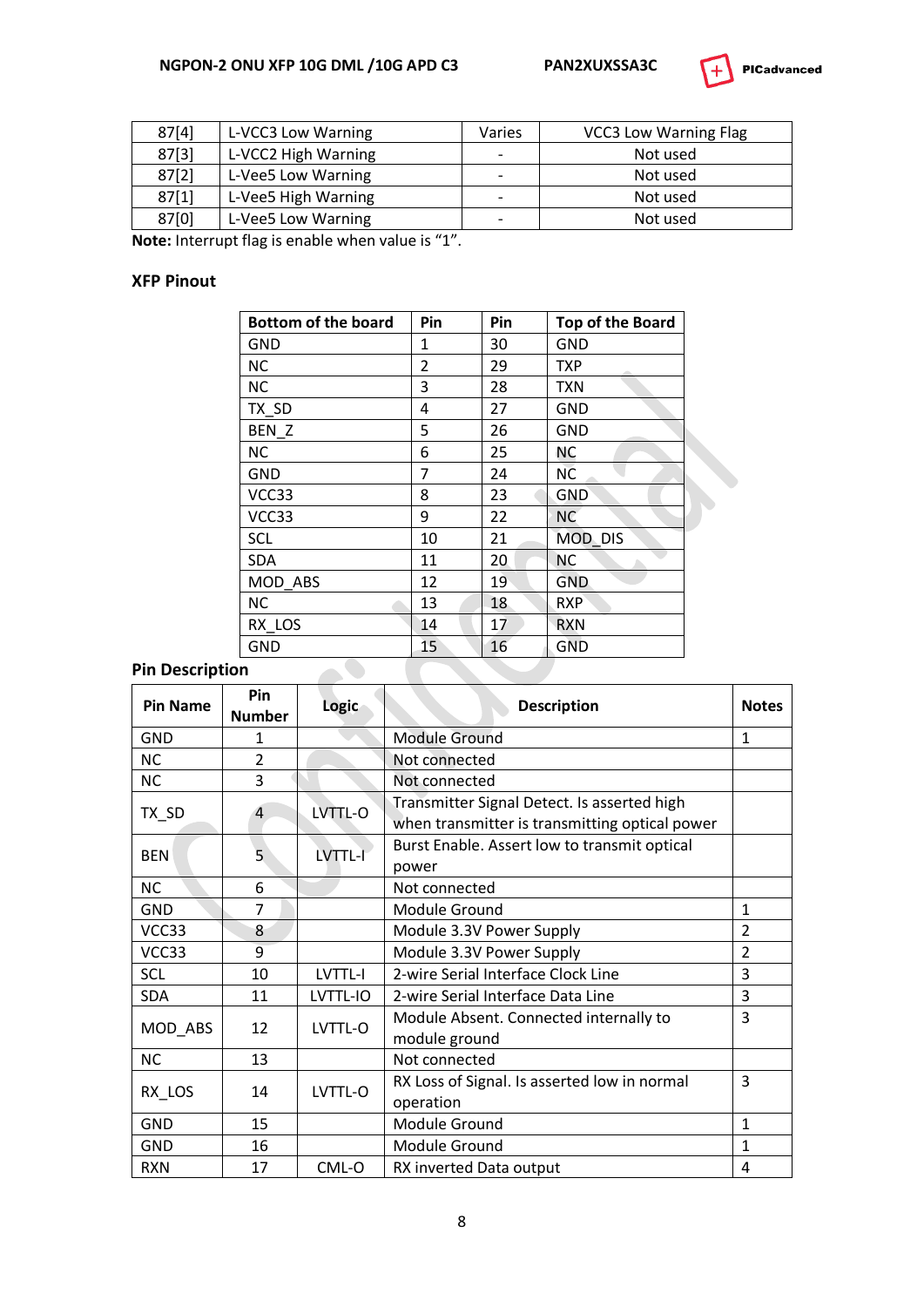

| <b>RXP</b> | 18 | CML-O   | RX non-inverted Data output                                           | 4 |
|------------|----|---------|-----------------------------------------------------------------------|---|
| <b>GND</b> | 19 |         | Module Ground                                                         | 1 |
| <b>NC</b>  | 20 |         | Not connected                                                         |   |
| MOD_DIS    | 21 | LVTTL-I | Transmitter module disable. Assert high to<br>enable the transmitter. |   |
| <b>NC</b>  | 22 |         | Not connected                                                         |   |
| <b>GND</b> | 23 |         | Module Ground                                                         |   |
| <b>NC</b>  | 24 |         | Not connected                                                         |   |
| <b>NC</b>  | 25 |         | Not connected                                                         |   |
| <b>GND</b> | 26 |         | Module Ground                                                         | 1 |
| <b>GND</b> | 27 |         | Module Ground                                                         | 1 |
| <b>TXN</b> | 28 | CML-I   | TX inverted Data output                                               | 4 |
| <b>TXP</b> | 29 | CML-I   | TX non-inverted Data output                                           | 4 |
| GND        | 30 |         | Module Ground                                                         |   |

*Note 1: The module signal ground contacts, should be isolated from the module case.*

*Note 2: Proper filtering is needed. Module supply voltage should always be above the minimum specified. Note 3: Use 4.7K-10K pull-up resistors.*

*Note 4: AC-coupled.*

#### **Case outline and dimensions:**

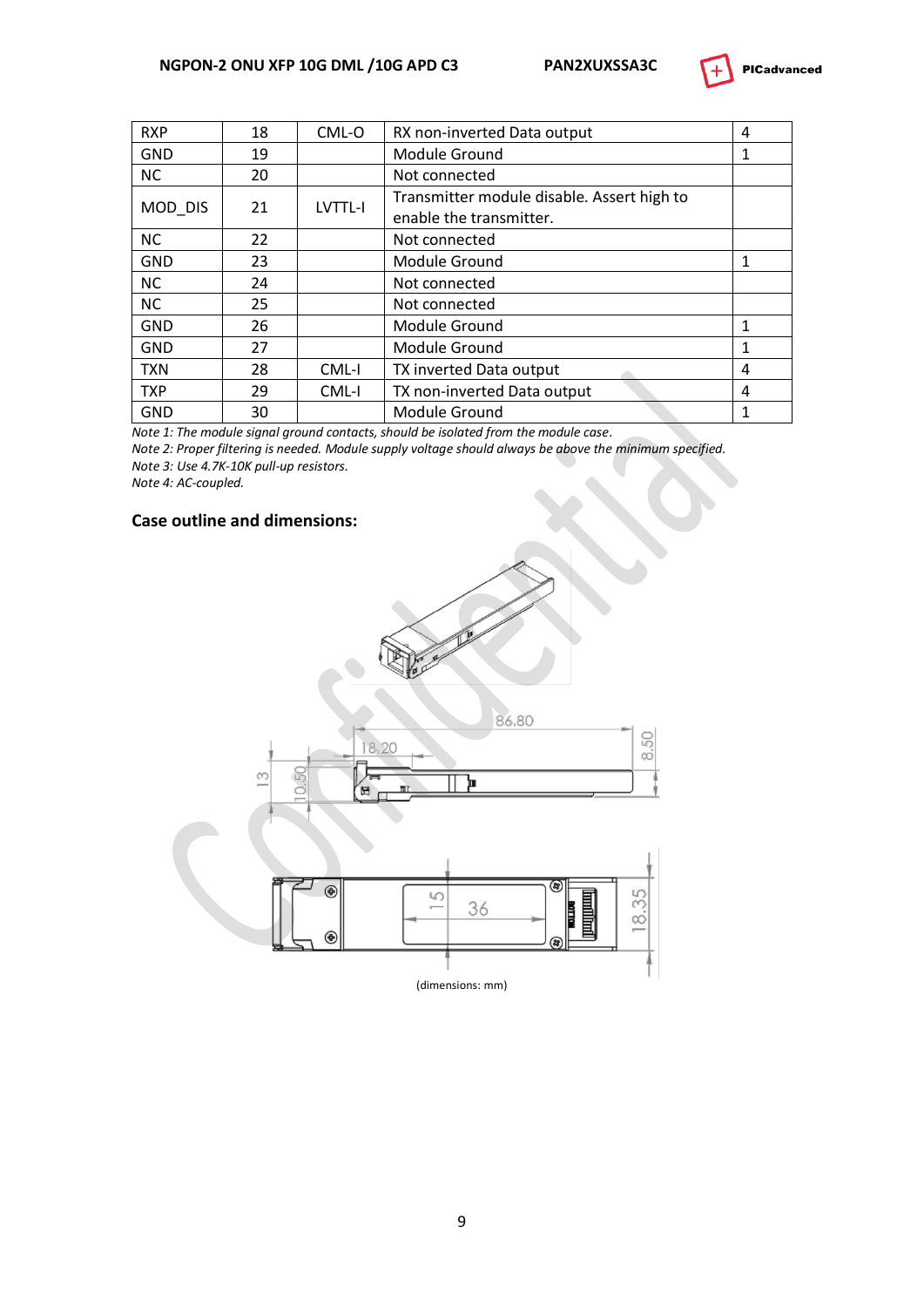

#### **Laser Safety:**

This product complies with 21 CFR 1040.10 and 1040.11 except for deviations pursuant to laser notice nr. 50, dated June 24, 2007.

All versions of this product are a Class 1 laser product, tested according to IEC 60825-1:2014.



**Caution** – Use of controls or adjustments or performance of procedures other than those specified herein may result in hazardous radiation exposure.

#### **Branding Information:**

Unit label:



Unit box label:



FDA label (placed on unit box):



*(Where H represents the factory HFA, YYYY represents the year of manufacturing and MM the month of manufacturing)*